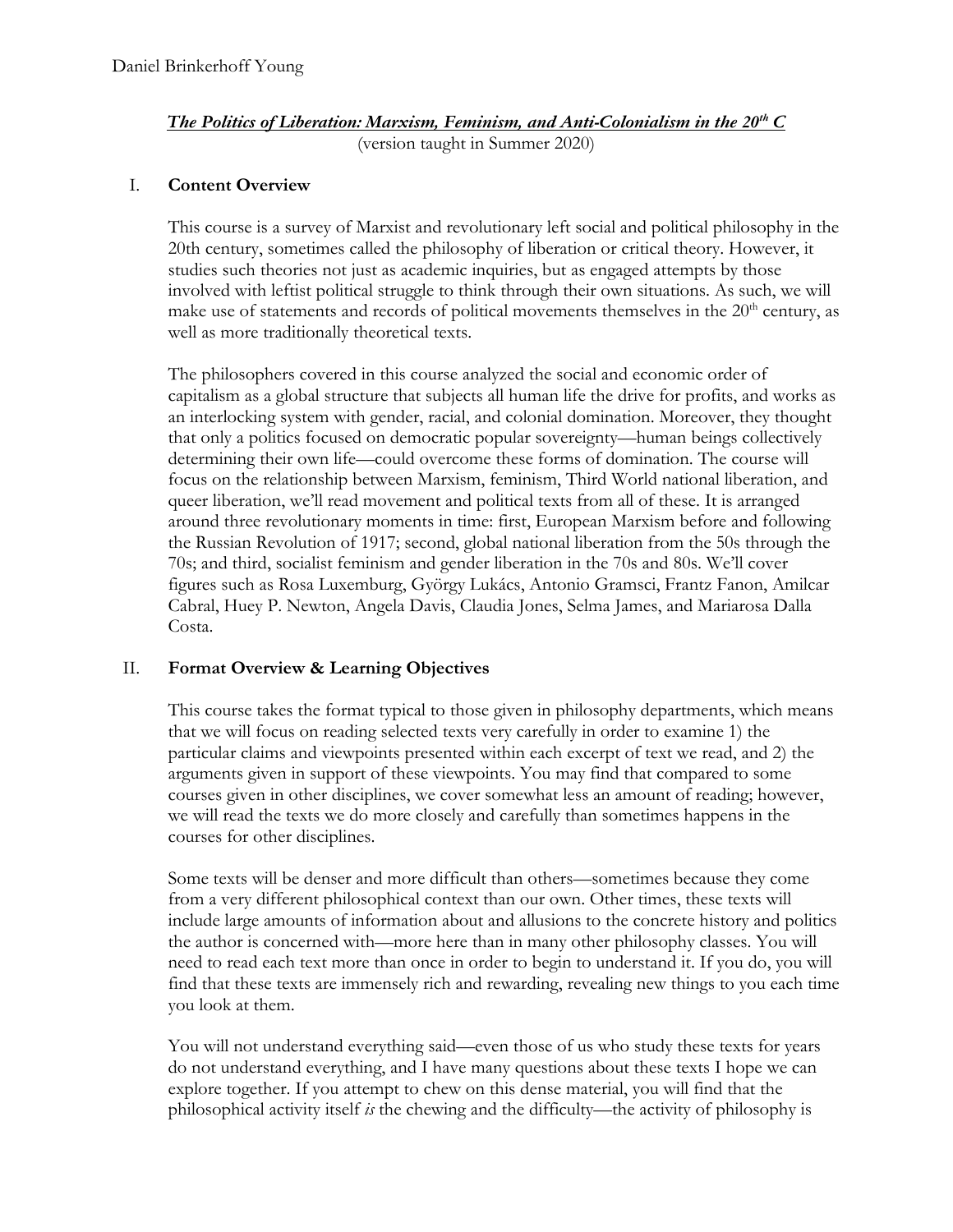having new questions and ideas raised for you that you can't immediately make sense of. In this case, you might find it especially puzzling and rewarding given the topics focused on by the philosophers in this course are very much continuous with contemporary social and political questions.

It is crucial that you read each text *before* class, and you will also find it helpful to reread the texts after class in order to incorporate new understandings we develop during the class. When you read, you should write notes in the margins or on a separate document, trying to write down what you think the key ideas and arguments are, as well as what terms or arguments you don't understand. The focus is to get a sense of how the philosophers we read make the case for the viewpoints—not to merely get a summary of some of their key ideas, but rather to enter into their argumentative stance and see *why* they make they claims that they do.

By the end of the course students will:

- 1. Have a *historical* understanding of the way revolutionary Marxist, feminist, and anticolonial movements both shaped and were shaped by social and political circumstances in the 20<sup>th</sup> century and how they represented not separate, siloed traditions but shared a critical vocabulary and set of concepts.
- 2. Have a *working familiarity* with key concepts in Marxist, feminist, and anti-colonial theory such that they could read further  $20<sup>th</sup>$  and  $21<sup>st</sup>$  century writings of critical theory and philosophy influenced by these traditions.
- 3. Have gained *significant practice* reading and interpreting difficult historical texts as both necessarily bound to their context, but also as connected historically to ideas from both before and after their own context.

# III. **Assignments and Grading**

**Reading Response Questions:** Students will have to submit their answers to the reading response questions for each session by the start of each class. Please email the responses directly to me in .docx format. These reading responses will consist of several short questions about the text for that day to be answered by the student. The completion of these, *not* their correctness, will count towards the grade of the class, as shown in the breakdown below.

**Papers:** There will be three short papers. I will set prompts for the papers, or if you want to modify or propose a different topic, you must meet with me to discuss and create an appropriate prompt. Paper 1 is due Monday, June 8 at 11:59pm, Paper 2 is due Tuesday, June 23 at 11:59pm, and Paper 3 is due Sunday, July 5 at 11:59pm.

**Grade Breakdown:** I'll calculate all grades using a 4.0 scale. The final grade will be: 20% Reading Responses 20% Attendance and Participation 20% Paper 1 20% Paper 2 20% Paper 3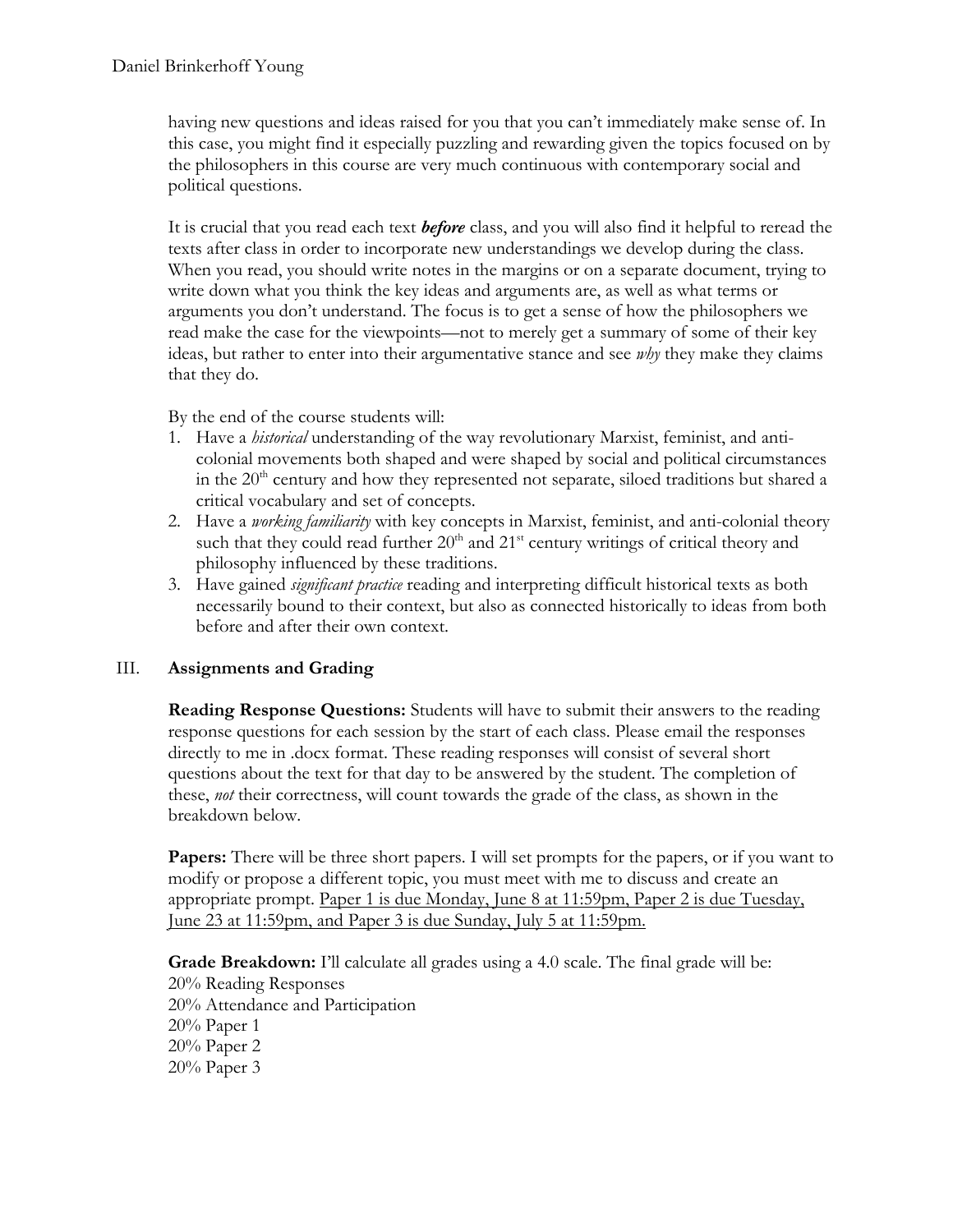# IV. **Course Policies and Accommodations**

**Accommodations for students with disabilities:** Academic accommodations are available to any students with a chronic, psychological, visual, mobility, learning disability, or is deaf or hard of hearing. Students should register with NYU's Henry and Lucy Moses Center for students with Disabilities, 726 Broadway, 2nd Floor, New York NY 10003-6675. Tel. 212- 998-4980. Website: www.nyu.edu/csd

**Remote Learning and Class-time**: Because it makes it much easier to conversations to flow between us, rather than just directing attention towards me only, I will ask everyone to have their video on for the class. Please speak with me if you have questions or concerns about this.

Normally I don't allow laptops in class, except for if someone has particular circumstances. Due to remote learning we'll all of course be on some kind of device, but I ask that you please close out of all other windows besides Zoom and the class readings since I know (from first-hand experience with myself!) how distracting other things on your device can be when you're on Zoom.

# V. **Office Hours**

I will hold regular office hours from 2-3 on Wednesdays.

# VI. **Schedule**

Below is a schedule for the course describing what readings we will cover.

Again, you will need to read each text more than once in order to begin to understand it. It is crucial that you read each text *before* class, and you will also find it helpful to reread the texts after class in order to incorporate new understandings we develop during the class. When you read, you should write notes in the margins or on a separate document, trying to write down what you think the key ideas and arguments are, as well as what terms or arguments you don't understand.

The 'further readings' listed are entirely optional; they are there in case you wanted a recommendation for how to further explore that day's topic.

# *Part 1 – Marxism at the height of European revolutionary working-class movements*

**Reading 1** – Marx's analysis of capitalism Required reading: Marx, excerpts from *Wage Labor and Capital* (1849) Further reading: League of Revolutionary Black Workers, *Finally Got the News* (1970) (film available on Kanopy)

**Reading 2** – Marx's understanding of revolutionary theory Required reading: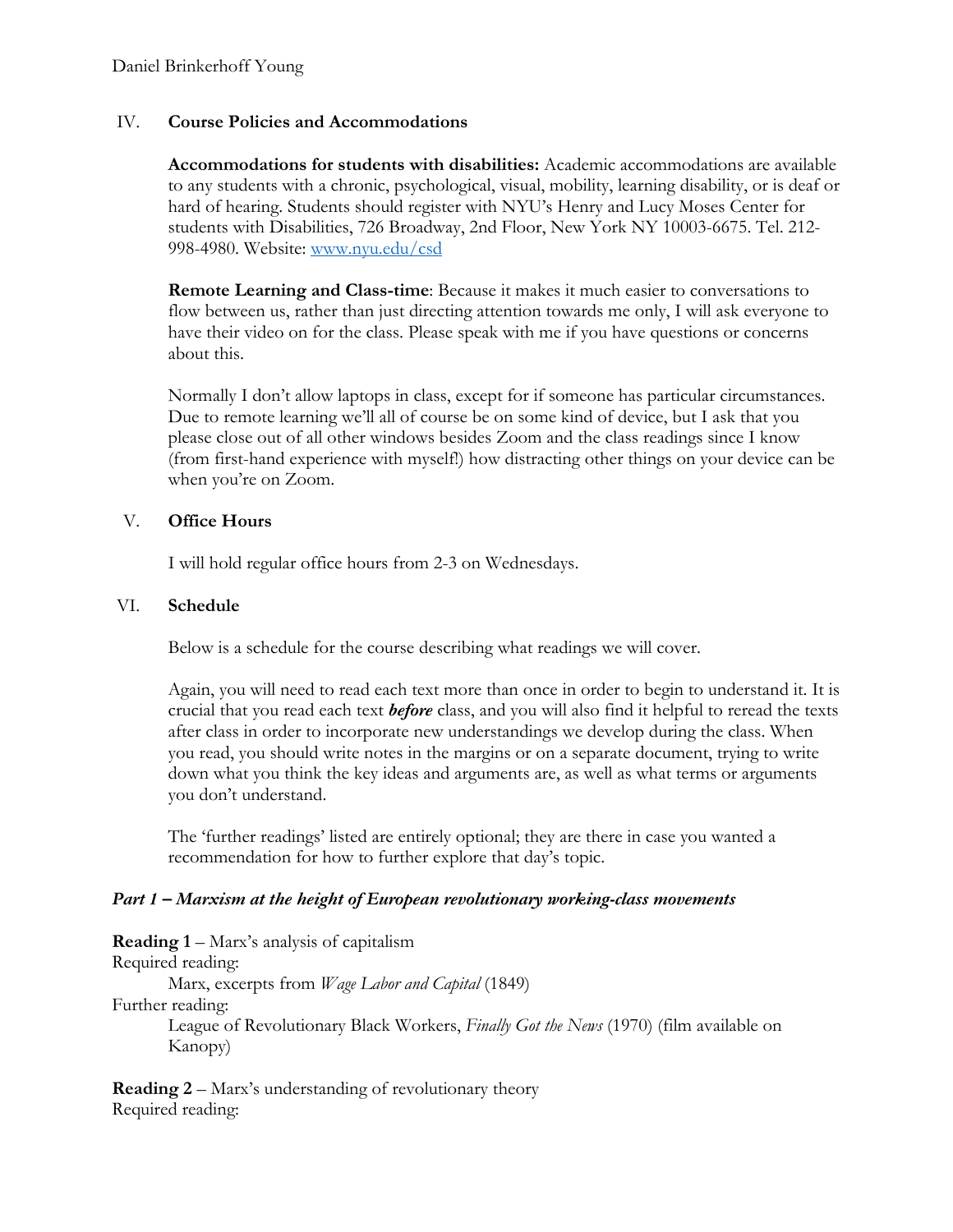Marx and Engels, *Manifesto of the Communist Party* (1848) Marx, Preface to *Contribution to the Critique of Political Economy* (1859)

#### Further reading:

Marx, "Theses on Feuerbach" Marx, excerpts from *The German Ideology*

#### **Reading 3** – Working-class strategy and the unity of economic and political struggle Required reading:

Rosa Luxemburg, excerpts from *The Mass Strike, the Political Parties, and the Trade Unions* (1906) (the introduction is optional although you may find it helpful)

### Further reading:

Sergei Eisenstein, *Battleship Potemkin* (1925) (film available on Kanopy)

### **Reading 4** – What is the Marxist approach to theorizing the working-class struggle? Required reading:

György Luckács, "What is Orthodox Marxism?" from *History and Class Consciousness* (1923)

**Reading 5** – The relationship between struggles over class and gender

Required reading:

Alexandra Kollontai, excerpts from *On the Social Basis of the Woman Question* (1909) and "Sexual Relations and the Class Struggle" (1921)

**Reading 6** – The relationship between capitalism and colonialism—and their opponents Required reading:

Vladimir I. Lenin, excerpts from *Imperialism, the Highest Stage of Capitalism* (1917) Ho Chi Minh, "Report on the National and Colonial Questions at the Fifth Congress of the Communist International" (1924)

# Further reading:

Utsa Patnaik and Prabhat Patnaik, excerpts from *A Theory of Imperalism* (2017) with foreword by Akeel Bilgrami

**Reading 7** – Addressing the failures of the working-class revolution in Europe Required reading:

Antonio Gramsci, excerpts from his *Prison Notebooks* (1929-1935)

(I've put the excerpts in three chunks; I recommend you read first the chunk on "the state," second the chunk on "economism," and lastly read the chunk on "revolutionary strategy")

# Further reading:

Stuart Hall, "Gramsci and Us" (1988)

Antonio Gramsci, excerpts from his *Prison Notebooks* on the war of maneuver and the war of position

# *Part 2 – National liberation and the struggle against colonialism and racism*

**Reading 8** – Peasants, land, and indigenous peoples in Latin America Required reading:

> José Carlos Mariátegui, "The Problem of the Indian" and "The Problem of Land" from *Seven Interpretive Essays on Peruvian Reality* (1928)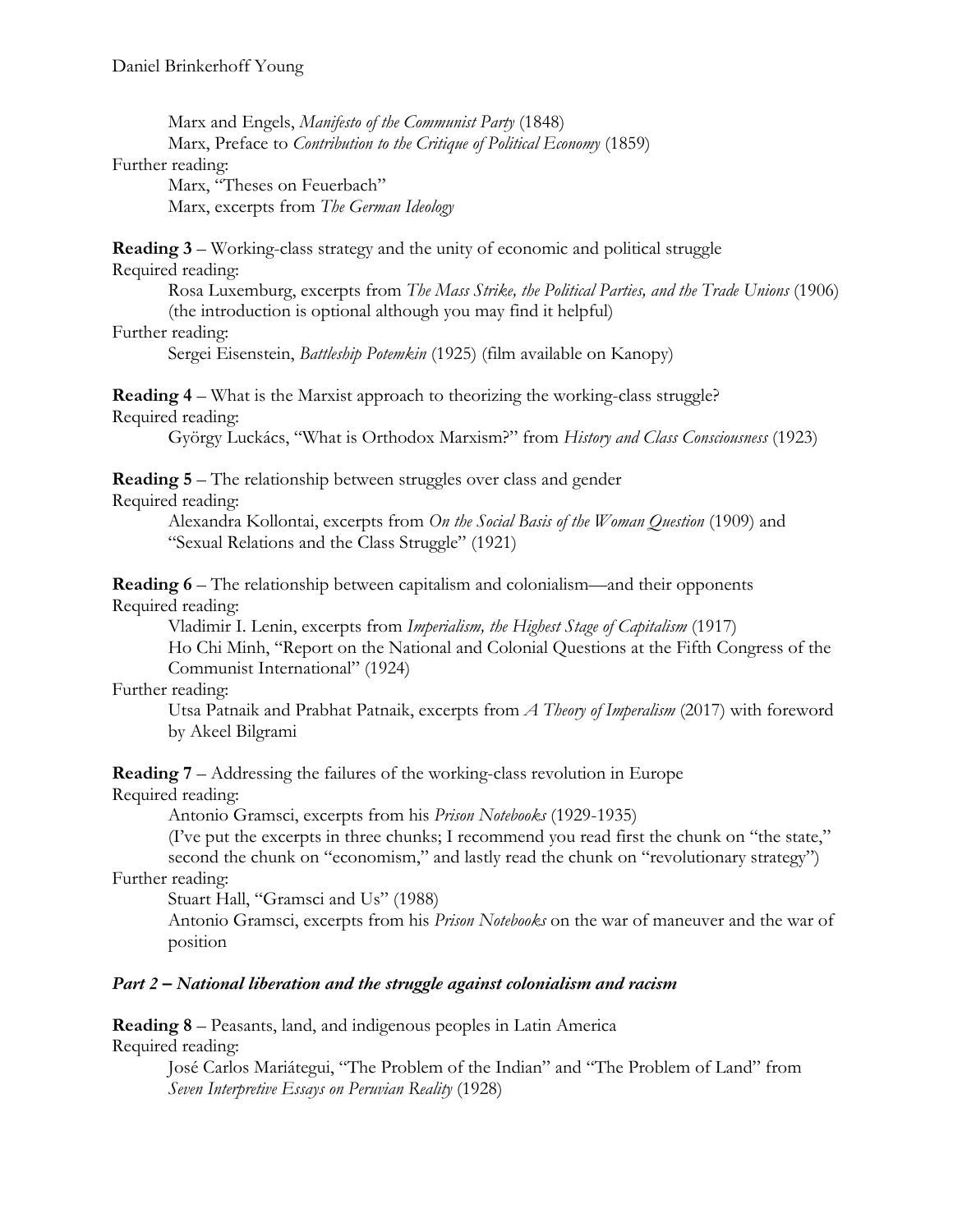**Reading 9** – The structure of colonial society

Required reading:

Frantz Fanon, first half of "On Violence" (through page 31) from *The Wretched of the Earth* (1961)

**Reading 10** – The structure of anti-colonial revolution

Required reading:

Frantz Fanon, second half of "On Violence" (after page 31) from *The Wretched of the Earth* (1961)

Further reading:

Göran Olsson, *Concerning Violence: Nine Scenes from the Anti-Imperialistic Self-Defense* (2014) (film available on Kanopy)

**Reading 11** – Popular mobilization and strategy in national liberation

Required reading:

Frantz Fanon, "Grandeur and Weakness of Spontaneity" from *The Wretched of the Earth* (1961)

Further reading:

Gillo Pontecorvo, *The Battle of Algiers* (1966) (film available on Kanopy)

**Reading 12**– Case study: theory of the Palestinian revolution

Required reading:

Fateh (The Palestinian National Liberation Movement), "The Structure of Revolutionary Construction" (1958)

Fateh, "The Liberation of Occupied Countries and the Method of Struggle Against Direct Colonialism" (1967)

(both are taken from http://learnpalestine.politics.ox.ac.uk/teach, an online resource and curriculum with many documents from the Palestinian revolution)

Further reading:

Mustafa Abu Ali and the PLO Film Unit, *They Do Not Exist* (1974) (film available on Youtube: https://www.youtube.com/watch?v=2WZ\_7Z6vbsg)

**Reading 13** – The relationship between anti-colonial struggle and culture Required reading:

Amilcar Cabral, "National Liberation and Culture" (1970)

**Reading 14** – Women and the anti-colonial struggle

Required reading:

'Issam ͑Abd al-Hadi, interviewed by al-Bira: Palestinian Women's Research and Documentation Centre (2006) Rosemary Sayigh, "Women in Struggle: Palestine" (1983)

**Reading 15** – Anti-imperialism from within the United States Required reading:

Huey P. Newton, "Intercommunalism" (1974) Further reading: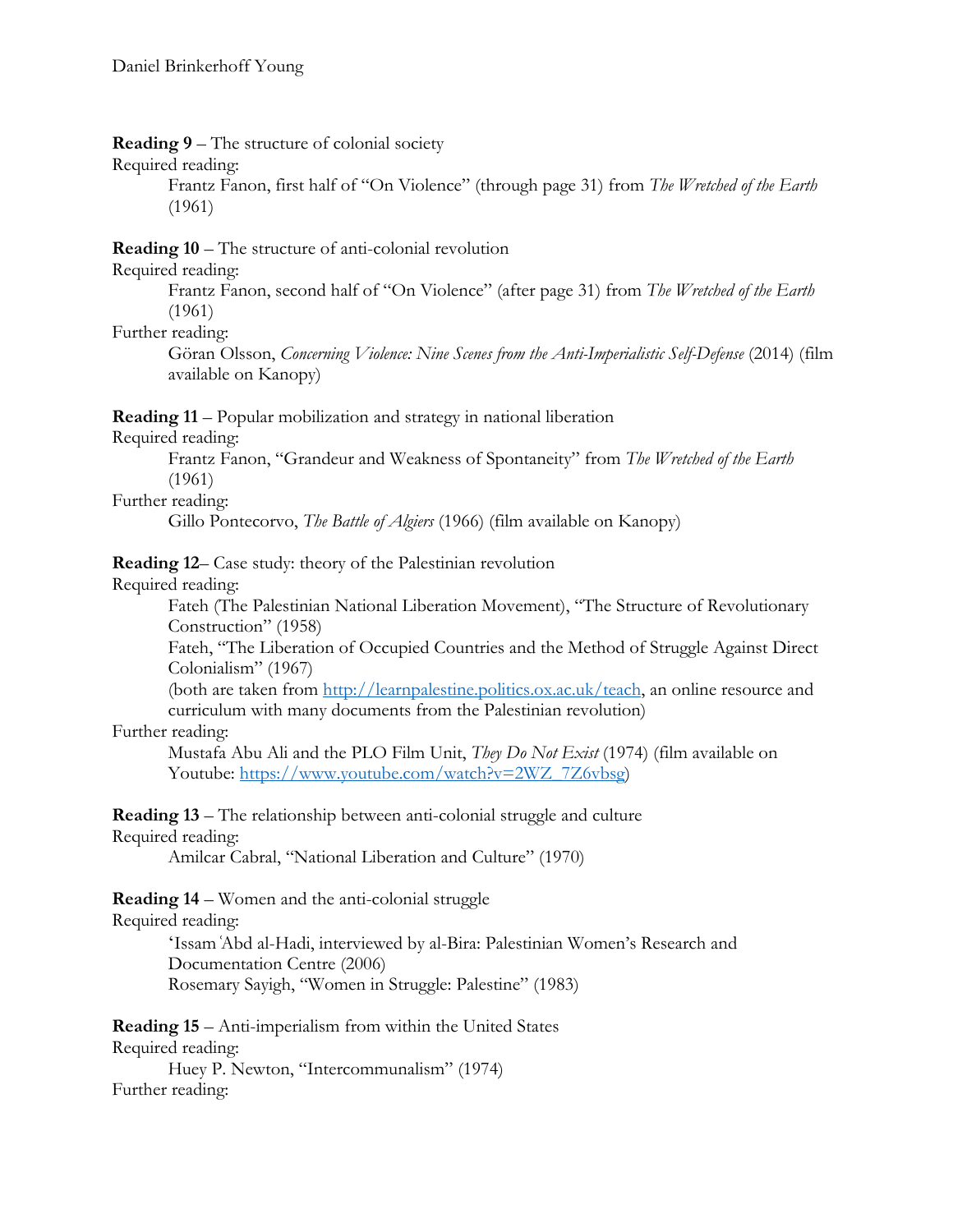Ho Chi Minh, "The Imperialist Aggressors Can Never Enslave The Heroic Vietnamese People" (1952) Cedric J. Robinson, excerpts on racial capitalism from *Black Marxism* (1983)

# *Part 3 – Liberation in the field of sex and gender; struggles against capitalist patriarchy*

**Reading 16** – Black women in the United States and the matrix of race, gender, and class Required reading:

Claudia Jones, "An End to the Neglect of the Problems of the Negro Woman!" (1949)

**Reading 17** – Gay liberation and its relationship to other liberation struggles Required reading:

Carl Wittman, "A Gay Manifesto," and Response from the Red Butterfly Collective (1970) Huey P. Newton, "The Women's Liberation and Gay Liberation Movements" (1970)

### Further reading:

M. E. O'Brien, "Fifty Years of Queer Insurgency" (2019)

**Reading 18** – Unpaid, gendered labor in capitalism

Required reading:

Mariarosa Dalla Costa and Selma James, "Women and the Subversion of the Community" (1972) (foreword and introduction optional)

**Reading 19** – A critique of wages for housework

Required reading:

Angela Davis, "The Approaching Obsolescence of Housework: A Working-Class Perspective" (1981)

**Reading 20** – Political strategy in addressing the entanglement of race, gender, and class Required reading:

Selma James, "Sex, Race, and Class" (1974) Combahee River Collective Statement (1977)

# VII. **Readings and Texts**

**Required Texts:** All required readings will be posted on NYU Classes. These are listed in the schedule below by date. Feel free to ask me if you want to know what edition of a book we're using.

**Optional, Background and Secondary Texts:** The following are some recommendations of reading that will provide either helpful background for the material in this course, or analysis of some of it, just in case you are interested.

Background Primary Texts:

- 1. Jean-Jacques Rousseau, *On the Social Contract* (1762)
- 2. G. W. F. Hegel, *Elements of the Philosophy of Right* (1820)
- 3. Karl Marx, "On the Jewish Question, Pt. 1" (1843)
- 4. Karl Marx, *Economic and Philosophic Manuscripts of 1844* (especially the manuscript on alienated/estranged labor)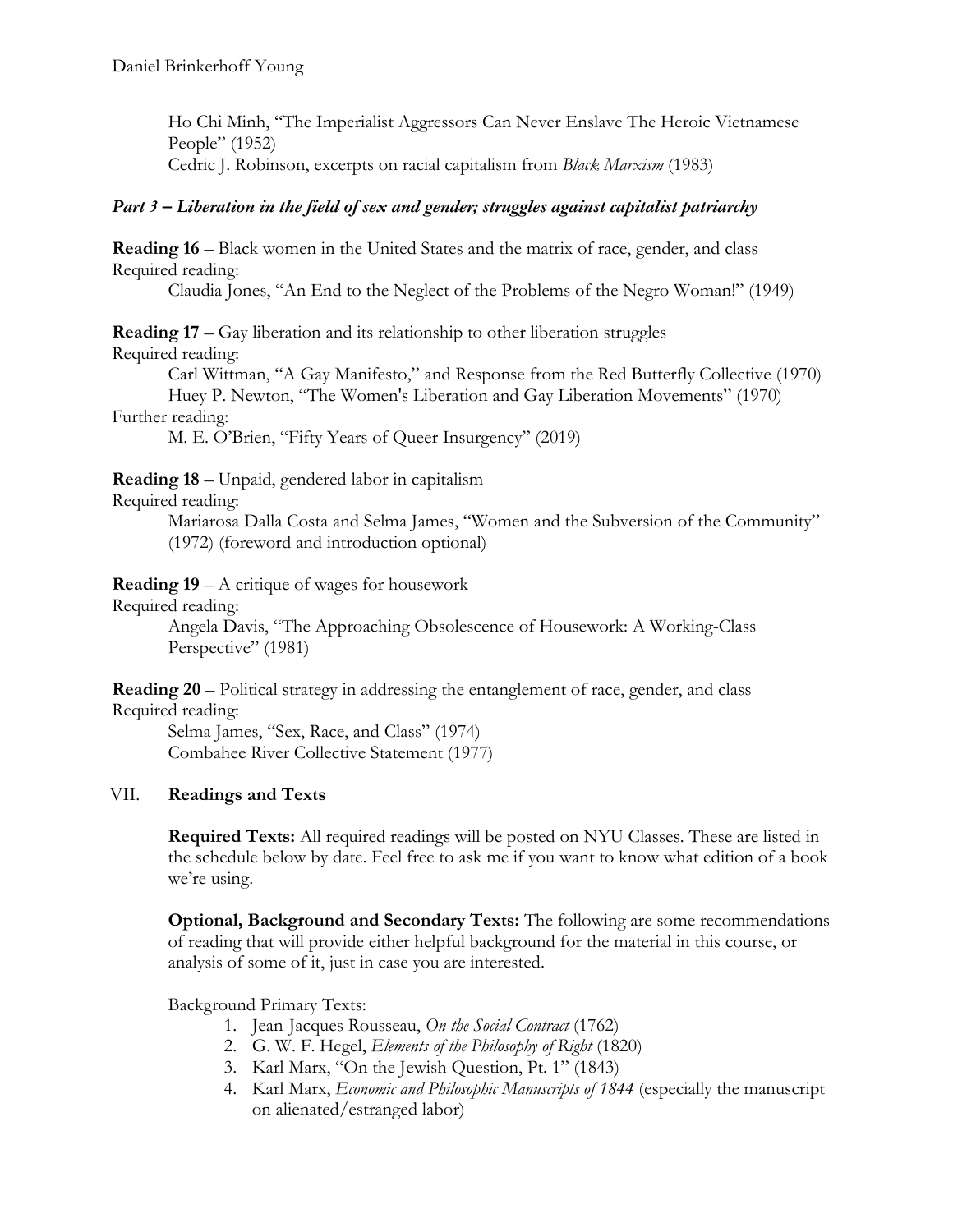- 5. Karl Marx, *Capital, Vol. 1* (1867) (especially chapters 1, 4, 6, 7, 10, 12, 26, 27, 31)
- 6. Karl Marx, "Critique of the Gotha Program" (1875)
- 7. Sojourner Truth, "Ain't I a Woman?" (1851)
- 8. Friedrich Engels, *The Origin of the Family, Private Property and the State* (1884)
- 9. Karl Kautsky, *The Class Struggle (Erfurt Program)* (1892)
- 10. Rosa Luxemburg, *Reform or Revolution?* (1899)
- 11. W. E. B. Du Bois, *The Souls of Black Folk* (1903)
- 12. August Bebel, *Woman and Socialism* (1904)
- 13. Vladimir I. Lenin, *State and Revolution* (1917)
- 14. C. L. R. James, *Black Jacobins* (1938)
- 15. Aimé Césaire, *Discourse on Colonialism* (1950)
- 16. Frantz Fanon, *Black Skin, White Masks* (1952)

Secondary texts and resources:

- 17. Lectures on Marxism, Raymond Geuss, University of Cambridge (Youtube: https://youtu.be/tFW6EjxP2K8)
- 18. Lectures on Marxist social science, Erik Olin Wright, University of Wisconsin, Madison (https://www.ssc.wisc.edu/~wright/sociology621-2011.htm)
- 19. "Race, the Floating Signifier," lecture documentary by Stuart Hall (https:// kanopy.com/video/race-floating-signifier-stuart-hall)

# VIII. **Further Resources**

**Moses Center**: Academic accommodations are available to any students with a chronic, psychological, visual, mobility, learning disability, or is deaf or hard of hearing. Students should register with NYU's Henry and Lucy Moses Center for students with Disabilities, 726 Broadway, 2nd Floor, New York NY 10003-6675. Tel. 212-998-4980. Website: www.nyu.edu/csd

**University Learning Center**: The University Learning Center's mission is to assist students in developing the knowledge base, skills, and strategies that will help them to become confident, independent, and active learners. Its various academic support services are intended to help students meet the challenge of NYU's rigorous academic standards. Website: https://www.nyu.edu/students/academic-services/university-learning-centers.html

**Writing Center**: The Writing Center is a place where any NYU student can get help with his or her writing. It is a place where one-on-one teaching and learning occur, as students work closely with faculty and experienced peer tutors at every stage of the writing process and on any piece of. Website: https://cas.nyu.edu/content/nyu-as/cas/ewp/writing-center.html

**Wellness Exchange**: The Wellness Exchange is your greatest mental health resource at NYU. Call the 24-hour hotline at (212) 443-9999, chat via the Wellness Exchange app anytime, speak with a certified counselor about any day-to-day challenges or health concerns, including medical issues, stress, depression, sexual assault, anxiety, etc. No concern is too big or too small. Website: https://www.nyu.edu/students/health-and-wellness/wellnessexchange.html